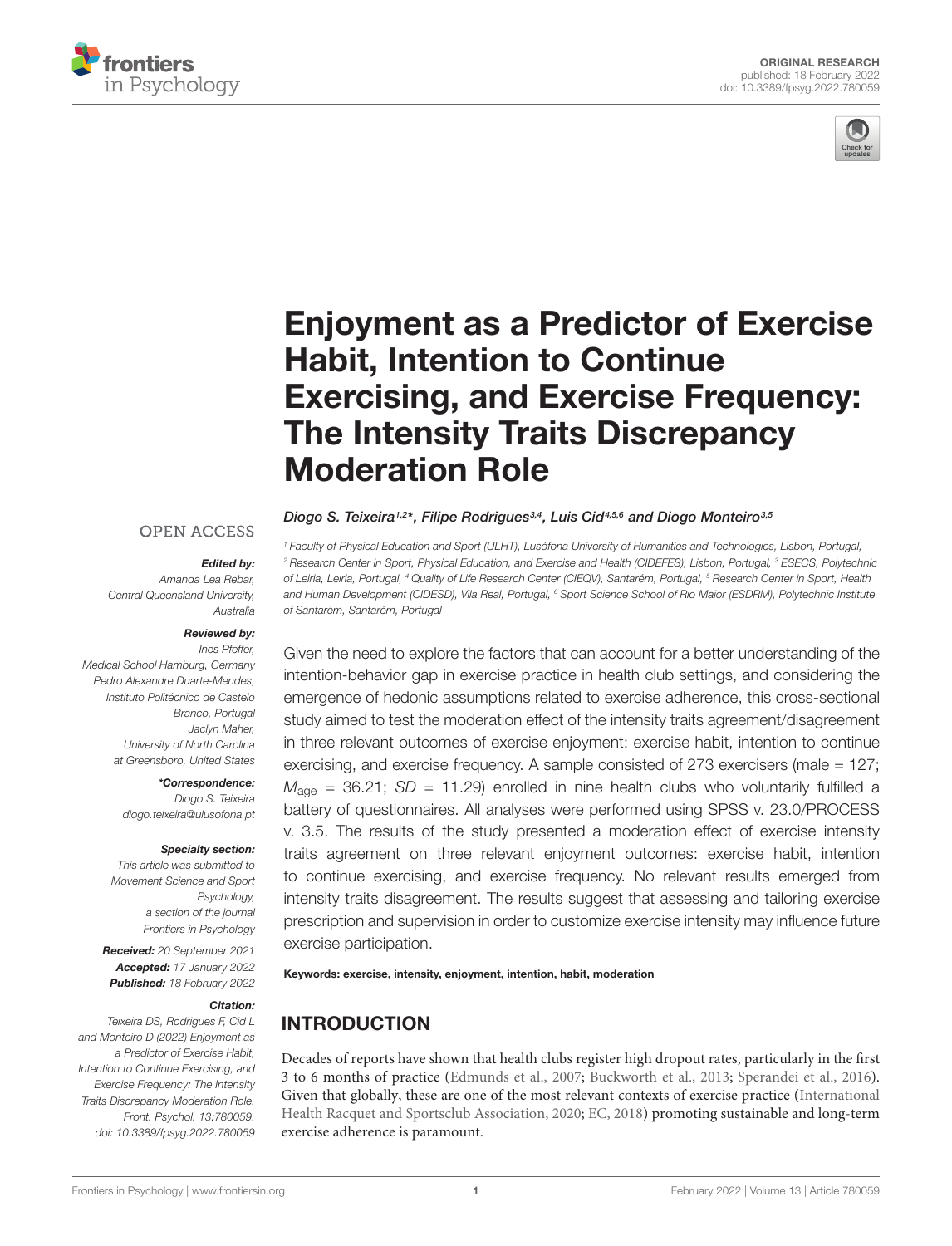As a means to understand exercise adherence and dropout, several theoretical approaches have been used to measure and test motivational and cognitive determinants of individuals' behavior. One aspect that has been consistently reported as relevant for exercise participation is enjoyment [\(Rhodes and](#page-8-2) [Kates,](#page-8-2) [2015;](#page-8-2) [Chen et al.,](#page-7-3) [2020;](#page-7-3) [Klos et al.,](#page-8-3) [2020\)](#page-8-3), understood as a subjective experience that depicts generalized feelings of pleasure and satisfaction [\(Moore et al.,](#page-8-4) [2009;](#page-8-4) [Nielsen et al.,](#page-8-5) [2014\)](#page-8-5). Enjoyment can, in turn, substantially affect individual perceptions of the activity, thus reinforcing it (when perceived as interesting or pleasant) or avoiding it (when perceived as unpleasant, uninteresting, or boring), influencing exercise commitment and engagement [\(Jekauc and Brand,](#page-8-6) [2017;](#page-8-6) [Teixeira](#page-8-7) [et al.,](#page-8-7) [2021a\)](#page-8-7).

A few recent approaches have brought new insights and considerations that highlight pleasure and enjoyment as relevant factors that can explain and support exercise behavior. For example, the Affect and Health Behavior Framework (AHBF; [Williams and Evans,](#page-9-0) [2014;](#page-9-0) [Stevens et al.,](#page-8-8) [2020\)](#page-8-8) divides affective correlates and determinants (e.g., enjoyment) into four categories which, eventually, can help explain variables related to health behavior. Another approach is the Affective-Reflective Theory (ART; [Brand and Ekkekakis,](#page-7-4) [2018\)](#page-7-4) that postulates that physical inactivity and exercise can be explained through dual-process theory perspectives that underline automatic associations to pleasurable states. One more recent paradigm, also grounded in dual-process theories, is called the Physical Activity Adoption and Maintenance model (PAAM; [Strobach et al.,](#page-8-9) [2020\)](#page-8-9). It presents and identifies predictors of physical activity structured by explicit (i.e., reflective, deliberate) and implicit (i.e., affective, automatic) processes. Particularly, in the PAAM model, these processes are postulated to have direct, moderated, and interaction effects on physical activity. All in all, theoretical approaches grounded in hedonic assumptions have considerably reinforced the need for further development of research in various physical activity settings.

In health clubs, enjoyment seems to be a relevant predictor of the intention to continue exercising, exercise habit, and adherence, which are relevant outcomes capable of promoting behavior sustainability [\(Raedeke,](#page-8-10) [2007;](#page-8-10) [Calder et al.,](#page-7-5) [2020;](#page-7-5) [Rodrigues et al.,](#page-8-11) [2020\)](#page-8-11). Intention, for example, has been proposed to be a proximal determinant of behavior enactment [\(Ajzen,](#page-7-6) [1991;](#page-7-6) [Armitage,](#page-7-7) [2005\)](#page-7-7). Although it has been proposed to not fully explain individual behavior as a separate variable, in literature it still does emerge as a relevant construct related to exercise practice [\(Norman et al.,](#page-8-12) [2000;](#page-8-12) [Jekauc et al.,](#page-8-13) [2015;](#page-8-13) [Gomes et al.,](#page-8-14) [2018\)](#page-8-14). It has been suggested that higher levels of enjoyment can manifest some effect on intentions, which could be related to exercise commitment and persistence [\(Rodrigues et al.,](#page-8-11) [2020\)](#page-8-11), being a relevant factor for understanding variables related to the intention-behavior gap. The AHBF and the PAAM model, for example, present behavioral intention as a result of reflective processes, which can receive influences (generally indirect) from affective processing (e.g., enjoyment) [\(Stevens et al.,](#page-8-8) [2020;](#page-8-8) [Strobach et al.,](#page-8-9) [2020\)](#page-8-9).

As for habit, it has been defined as a learning sequence of acts that can result in automatic responses linked to specific cues, and has been associated with exercise behavior in health clubs [\(Kaushal and Rhodes,](#page-8-15) [2015;](#page-8-15) [Weyland et al.,](#page-8-16) [2020;](#page-8-16) [Feil et al.,](#page-8-17) [2021\)](#page-8-17). In the PAAM model, for instance, it is suggested that the repetition of a behavior in the same context can shift the behavior gradually from explicit to implicit control processes (thus aiding habit formation), and that this shift can be supported by positive affective reactions to physical activity. Therefore, affect and enjoyment can help habit formation and may be particularly relevant for exercise maintenance, thus reinforcing the need to understand possible factors and mechanisms that may account for the enjoyment effect.

Another relevant aspect that has been proven to influence pleasurable experiences is exercise intensity. As reported in several studies, increases in exercise intensity are usually related to more pleasurable experiences, up until the point where intensity tends to present reduced pleasure and increase displeasure [\(Ekkekakis et al.,](#page-8-18) [2011;](#page-8-18) [Evmenenko and Teixeira,](#page-8-19) [2020\)](#page-8-19). Moreover, the point where exercise intensity tends to negatively influence the pleasure/displeasure ratio appears to have some inter-individual variability [\(Ekkekakis et al.,](#page-8-18) [2011;](#page-8-18) [Ladwig et al.,](#page-8-20) [2017\)](#page-8-20), highlighting the urge to better understand how this turning point can influence pleasurable experiences, enjoyment development, as well as promote adherence.

On the same topic related to the promotion of pleasurable experiences during exercise, some studies have tested the role of preference (i.e., predisposition to select a particular intensity level) and tolerance (i.e., individual ability to continue exercising at a defined level of intensity) as intensity traits relevant to the individual understanding of how intensity is related to exercise pleasurable responses [\(Ekkekakis et al.,](#page-7-8) [2005;](#page-7-8) [Box and](#page-7-9) [Petruzzello,](#page-7-9) [2020;](#page-7-9) [Teixeira et al.,](#page-8-7) [2021a\)](#page-8-7). In health club settings, some preliminary evidence suggests that the intensity traits may have a relevant role in the comprehension of several cognitive, behavioral and emotional outcomes. Particularly, [Teixeira et al.](#page-8-21) [\(2021b\)](#page-8-21) and [Faria et al.](#page-8-22) [\(2021\)](#page-8-22) have found positive associations between both traits and exercise frequency, habit, subjective vitality and well-being; [Box and Petruzzello](#page-7-9) [\(2020\)](#page-7-9) and [Teixeira](#page-8-7) [et al.](#page-8-7) [\(2021a\)](#page-8-7) have demonstrated positive associations between the intensity traits and enjoyment. Moreover, it has been suggested that the intensity traits can modulate individual affective responses to an exercise regimen or a particular activity [\(Box and Petruzzello,](#page-7-9) [2020;](#page-7-9) [Andrade et al.,](#page-7-10) [2021\)](#page-7-10) which, all in all, reveals the impact of intensity adjustments on exercise adherence.

Considering the diversity of exercise modes and dynamics in health clubs, it seems plausible to hypothesize that individual preference and tolerance might not always be contemplated in exercise prescription or supervision [\(Teixeira et al.,](#page-8-21) [2021b\)](#page-8-21). On one hand, gym dropout issues in the first months of practice have been suggested to be related to poor professional follow-up and supervision, which may also account for inadequate management of pleasure/displeasure in the first weeks or months of exercise [\(Rand et al.,](#page-8-23) [2020;](#page-8-23) [Faria et al.,](#page-8-22) [2021\)](#page-8-22). On the other hand, even in regular exercisers, interpersonal dynamics have been reported as a relevant factor for exercise adherence, and the steps taken by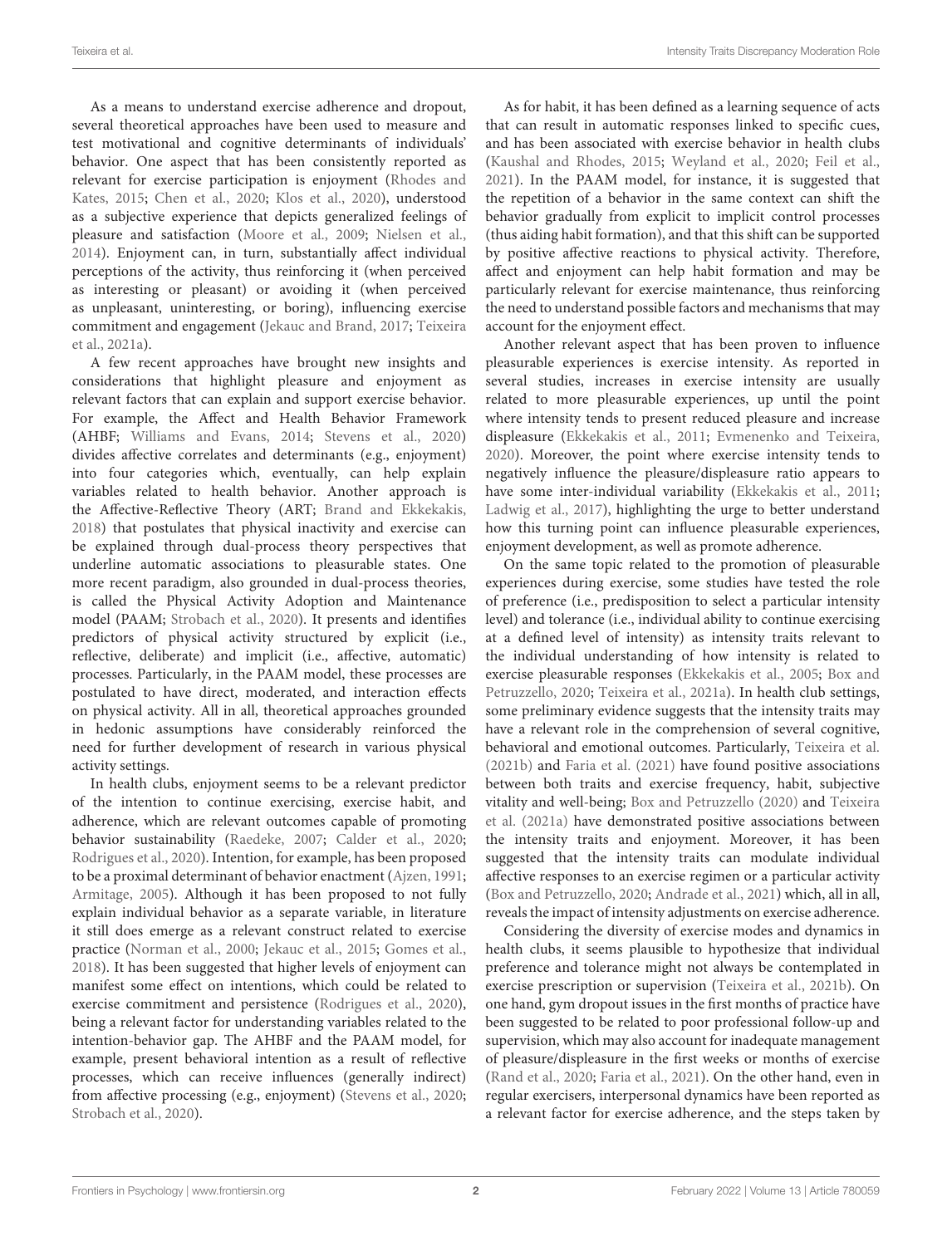the professionals to make individual adjustments to the training characteristics are proposed to modulate the exercise behavior [\(Rodrigues et al.,](#page-8-24) [2018,](#page-8-24) [2019\)](#page-8-25). Hence, all exercisers can be at some point more or less prone to have their pleasure/displeasure ratio affected. In a setting where exercise professionals are able to monitor and adjust training variables, the understanding of the potential role of the intensity traits in exercise practice may be relevant for the intended promotion of exercise adherence.

Several authors have highlighted the importance of targeting enjoyment development as a proxy for exercise adherence and maintenance [\(Rhodes et al.,](#page-8-26) [2019;](#page-8-26) [Calder et al.,](#page-7-5) [2020;](#page-7-5) [Chen et al.,](#page-7-3) [2020\)](#page-7-3). However, less attention has been given to the very factors and mechanisms that may influence enjoyment effect on related outcomes. For instance, a professional may suggest a group class that suits the exerciser's needs and that is aligned with his perception of a pleasant and enjoyable activity, but that is not congruent with the intensity preference/tolerance (e.g., an advanced high intensity training class); or, in personal training, the progression to a new mesocycle that presents significant changes to previously enjoyable exercise intensity, may alter this perception and cause different outcomes. Therefore, an enjoyable activity may present distinct effects on adherence related factors due to the level of the intensity traits agreement/disagreement perceived by the exerciser. This may modulate an individual's future practice through an avoidance-approach effect grounded in hedonic assumptions, which may reinforce or reduce exercise behavior and intentions [\(Watson et al.,](#page-8-27) [1999;](#page-8-27) [Stevens et al.,](#page-8-8) [2020;](#page-8-8) [Chen et al.,](#page-7-11) [2021\)](#page-7-11).

These contextual considerations align with two relevant lines of thought: (a) the suggestion regarding the role and relevance of potential moderators that explain the intentionbehavior relationship and related variables [\(Rhodes and Smith,](#page-8-28) [2006;](#page-8-28) [Faries,](#page-8-29) [2016;](#page-8-29) [Rhodes et al.,](#page-8-30) [2021\)](#page-8-30), and (b) recent evidence, as well as recent implications, of the potential importance of the intensity traits agreement/disagreement with current training on relevant outcomes [\(Teixeira et al.,](#page-8-7) [2021a](#page-8-7)[,b\)](#page-8-21). Particularly, regarding traits agreement/disagreement, the first studies to address this hypothesis showed that in a large sample of health club exercisers, preference, tolerance, or both, in agreement with current exercise intensity, depict higher exercise frequency, subjective vitality, and habit, and generally more positive associations with well-being variables [\(Marques](#page-8-31) [et al.,](#page-8-31) [2021;](#page-8-31) [Teixeira et al.,](#page-8-21) [2021b\)](#page-8-21). These results, among other previous suggestions, tend to reflect the moderation role of the intensity traits agreement/disagreement in affective associated variables. With this in mind, the main aim of this crosssectional exploratory study was to test the moderation effect of the intensity traits agreement/disagreement in three relevant outcomes of exercise enjoyment: exercise habit, intention to continue exercising, and exercise frequency. It was hypothesized that the intensity traits agreement with current training intensity should positively moderate the relation between enjoyment and proposed outcomes variables, and that traits disagreement would present negative or non-significant effects [\(Teixeira et al.,](#page-8-7) [2021a\)](#page-8-7). Considering previous suggestions of the possible relevance of these traits as moderators in exercise adherence variables, the present study adds new insights on how to approach

the intention-behavior gap from an intensity perspective and provides health club professionals with new lines of reasoning in their exercise prescription and counseling.

## MATERIALS AND METHODS

## Participants and Procedures

In the present study 273 exercisers (male = 127;  $M_{\text{age}} = 36.21$ ;  $SD = 11.29$ ) enrolled in nine health clubs voluntarily completed a battery of questionnaires (general sociodemographic questions and psychometric scales; see instruments section).

Participants had a mean of 12.45 ( $SD = 11.73$ ) years of practice in health clubs and were enrolled in individual activities (44%), group classes (31%), aquatic activities (11%), or a combination of these activities (14%). In order to be able to participate, exercisers had to be  $\geq$  18 years, be enrolled in Portuguese health clubs, and had to have had a minimum of 60 min of weekly practice in the last 3 months. Due to some technical issues, some data on exercise habit were lost, and the analysis for this variable was conducted with 215 participants.

The present work is part of an ongoing research project on the quality of the subjective exercise experience in health clubs. For the development of this study, approval from the Ethics Committee of the Faculty of Physical Education and Sport of Lusófona University was obtained. Later, health club managers were contacted and written approval for study development was requested. The sample of health clubs was chosen by convenience and represented Portuguese middle market and premium market segments [\(Pedragosa and Cardadeiro,](#page-8-32) [2020\)](#page-8-32). After approval, questionnaires were made available at the club's reception desk in two forms: through a QR-code with a link to a Google forms questionnaire, or in a physical format. Answers were obtain equitably in both formats (QR-code = 133; physical format = 140). Written consent was requested before data collection in both formats to ensure that participants understood study purposes and expected participation. For that matter, an explanation letter was provided, emphasizing that the participation would be voluntary, the data would be treated with confidentiality, and that the participant could cease to participate at any moment without any repercussions. A contact of one of the researchers was also made available to allow for additional clarifications. All the procedures were developed according to the Helsinki Declaration and its later amendments.

## Measures

## Preference for and Tolerance of Exercise Intensity (Original: PRETIE-Q; [Ekkekakis et al.,](#page-7-8) [2005;](#page-7-8) Portuguese Version: PRETIE-Q-PT; [Teixeira et al.,](#page-8-21) [2021b\)](#page-8-21)

For the intensity traits level of agreement, two questions developed to complement the 10-item (five items for each factor) instrument version of PRETIE-Q-PT were used. The questions, "The intensity of my training is in accordance with my preference" and "The intensity of my training is in accordance with my tolerance", were answered and coded with 0 (not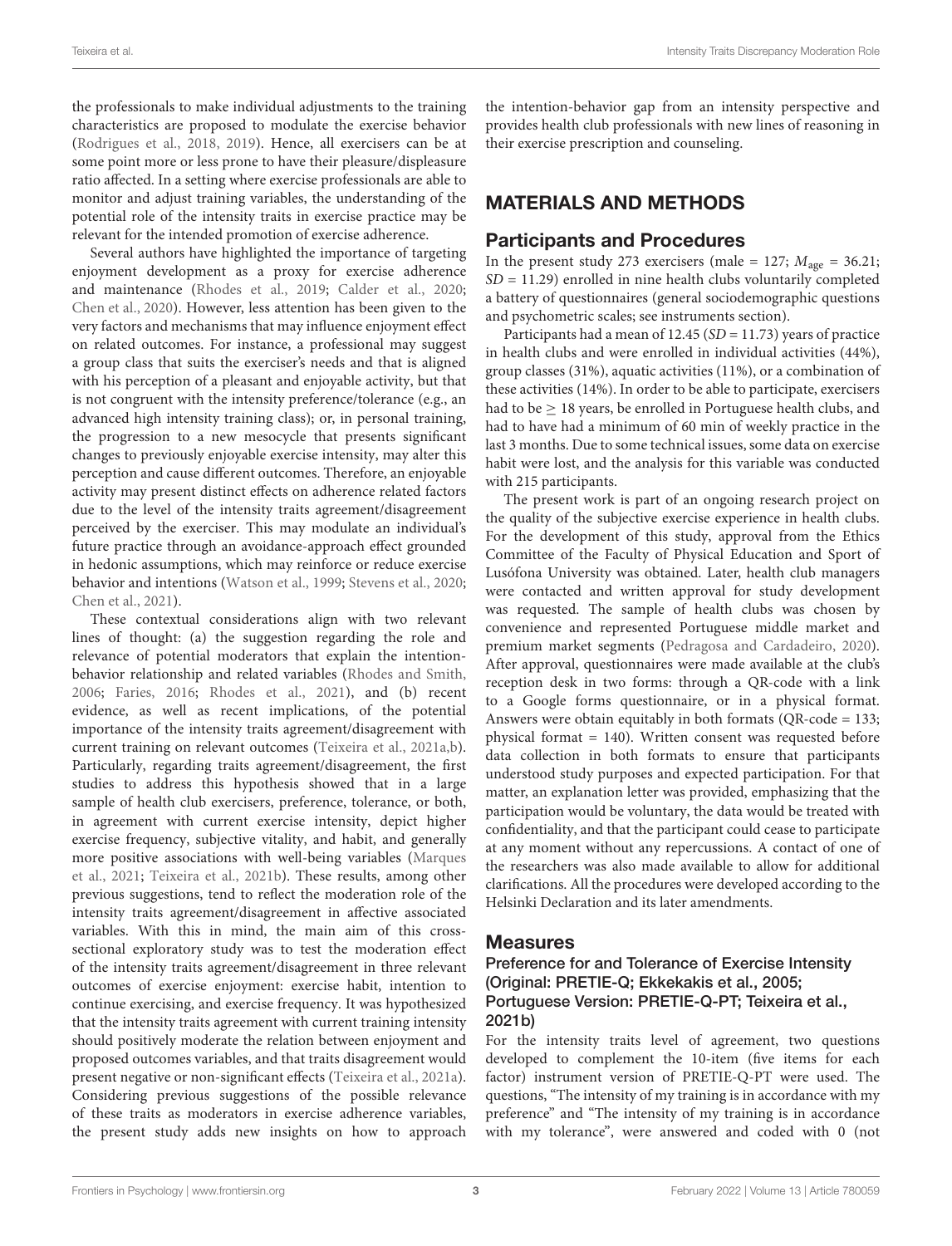in agreement/disagreement) or 1 (in agreement) as in the work of [Teixeira et al.](#page-8-7) [\(2021a\)](#page-8-7).

## The Physical Activity Enjoyment Scale (Original: PACES; [Kendzierski and DeCarlo,](#page-8-33) [1991;](#page-8-33) PACES Portuguese Version: [Teques et al.,](#page-8-34) [2017;](#page-8-34) [Rodrigues](#page-8-35) [et al.,](#page-8-35) [2021b\)](#page-8-35)

The PACES is an 8-item scale that assesses the level of exercise enjoyment (e.g., "It is fun") using a 7-point bipolar Likert scale ranging from 1 (Totally disagree) to 7 (Totally agree). The question used was "How do you feel at the moment about the exercise you are doing?" The scores for enjoyment were obtained through the sum of the eight items.

## Self-Report Behavioral Automaticity Index (Original: SRBAI; [Gardner et al.,](#page-8-36) [2012;](#page-8-36) SRBAI Portuguese Version: [Rodrigues et al.,](#page-8-37) [2021a\)](#page-8-37)

The SRBAI is a 4-item scale that measures behavioral habits related to exercise. The statement "Exercise is something" preceded the four items (e.g., "I start doing before I realize I am doing it"). Participants rated how true each statement was for them on a 7-point bipolar Likert scale, ranging from 1 ("Totally disagree") to 7 ("Totally agree"). The exercise habit score was obtained through the sum of all the items.

#### Intention to Continue Exercising

Three items were used to assess intention to continue exercising after 6 months, which followed [Ajzen](#page-7-12) [\(2006\)](#page-7-12) and previous related studies recommendations and applications (e.g., [Rodrigues](#page-8-11) [et al.,](#page-8-11) [2020\)](#page-8-11). The items had been previously translated using methodological recommendations [\(Brislin,](#page-7-13) [1970,](#page-7-13) [1980\)](#page-7-14). The items"I will continue to exercise in the next 6 months as I currently do or in a very similar way (same type, frequency, duration, and intensity)," "I will continue to practice physical exercise in the next 6 months as I currently practice or in a very similar way (same type, frequency, duration, and intensity)," and "I plan to continue practicing physical exercise in the next 6 months as I do today or in a very similar way (same type, frequency, duration, and intensity)," were answered in a 7-point bipolar Likert scale ranging from 1— "Absolutely not" to 7—"Absolutely yes." The behavioral intention score was obtained through the sum of all the items.

#### Exercise Frequency

Exercise frequency was self-reported by answering to "On average, how many workouts do you do per week in the club?"

## Statistical Analysis

Descriptive analysis and bivariate correlation were calculated for all variables. In cases with more than 5% of absent data (2.2%), participants were removed prior to statistical analysis (except for habit in the 58 participants where these responses were not obtained). No imputation procedures were developed. Calculations were performed using SPSS Statistics v. 23.0 for Windows (IBM Co., United States), setting statistical significance at  $p < 0.05$ .

For moderation purposes the SPSS PROCESS V. 3.5. macro was used and [Hayes'](#page-8-38) [\(2018\)](#page-8-38) recommendations were followed. To analyze the different moderation models hypothesized, the model 1 specification (i.e., single moderator testing between the independent and dependent variable) was chosen. This feature allows for conducting the analysis and interpretation if the estimation of the effect of the independent variable (enjoyment) on a dependent variable (e.g., intention) presents changes in size, sign, or strength of the effect (i.e., moderated; intensitytrait agreement/disagreement). Additionally, mean center for construction of products was used for all variables that define products. This procedure allows for the simplification of path analysis and significance interpretations without changing the moderation and interaction scores and effects. Finally, a bootstrap with 5,000 samples was used for CI95% intervals estimation, and significant effects were considered if CI did not encompass zero.

## RESULTS

Data were initially screened for analysis assumptions and no issues were detected. Descriptive, reliability, and correlation analyses results are depicted in **[Table 1](#page-3-0)**. All tested variables presented positive associations (all  $p < 0.01$ ), ranging from weak to moderate strength of associations. For enjoyment, habit, and intention, results depicted scores above the constructs mid-point. Preference or tolerance agreement were present in 85.5 and 88.7% of exercisers, respectively. Reliability through Cronbach's alpha indicated excellent scores.

<span id="page-3-0"></span>

|                       | $\alpha$                 | Score range      | M     | SD            |            | $\overline{2}$ | з          | 4 |
|-----------------------|--------------------------|------------------|-------|---------------|------------|----------------|------------|---|
| 1. Enjoyment          | 0.94                     | $8 - 56$         | 46.28 | 8.16          |            |                |            |   |
| 2. Habit              | 0.91                     | $4 - 28$         | 17.53 | 6.65          | $0.519***$ |                |            |   |
| 3. Intention          | 0.94                     | $3 - 21$         | 18.89 | 3.29          | $0.383***$ | $0.176**$      |            |   |
| 4. Exercise frequency | $\overline{\phantom{0}}$ | $1 - 7$          | 2.99  | 1.26          | $0.563***$ | $0.320***$     | $0.298***$ |   |
|                       |                          | 0 (Disagreement) |       | 1 (Agreement) |            |                |            |   |
| Preference            |                          | 14,50%           |       | 85,50%        |            |                |            |   |
| Tolerance             |                          | 11,30%           |       | 88,70%        |            |                |            |   |

α, Cronbach's alpha; M, mean; SD, standard deviation; \*\*p < 0.01; \*\*\*p < 0.001.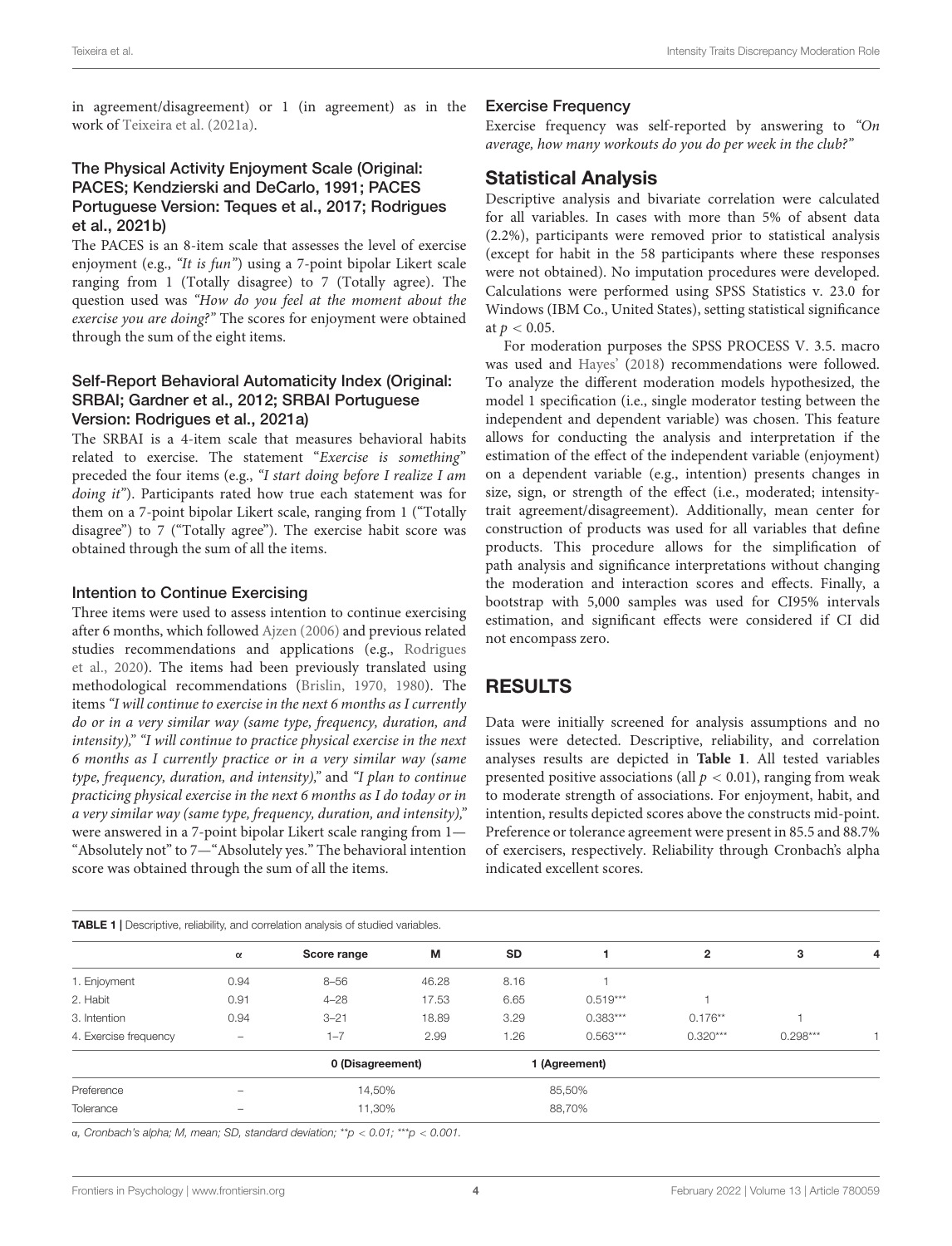#### <span id="page-4-0"></span>TABLE 2 | Moderation and interaction analysis of preference and tolerance agreement/disagreement.

|                            |               |                  |                  |                 | <b>Habit Model</b>     |                            |                          |                  |                  |                 |             |
|----------------------------|---------------|------------------|------------------|-----------------|------------------------|----------------------------|--------------------------|------------------|------------------|-----------------|-------------|
|                            | Coeff.        | t                | $\boldsymbol{p}$ | <b>LLCI</b>     | <b>ULCI</b>            |                            | Coeff.                   | t                | p                | <b>LLCI</b>     | <b>ULCI</b> |
| Enjoyment                  | 0.47          | 0.05             | < 0.001          | 0.364           | 0.578                  | Enjoyment                  | 0.47                     | 8.85             | < 0.001          | 0.364           | 0.573       |
| Preference                 | 2.48          | 1.40             | 0.078            | $-0.287$        | 5.250                  | Tolerance                  | 1.61                     | 1.13             | 0.262            | $-1.206$        | 4.418       |
| Interaction                | 0.64          | 0.16             | < 0.001          | 0.334           | 0.954                  | Interaction                | 0.57                     | 3.36             | < 0.001          | 0.234           | 0.899       |
| $R^2$ = 0.32; MSE = 30.80  |               |                  |                  |                 |                        | $R^2$ = 0.30; MSE = 31.58  |                          |                  |                  |                 |             |
|                            | $R^2$ -change | F                | df1              | df <sub>2</sub> | p                      |                            | $R^2$ -change            | F                | df1              | df <sub>2</sub> | p           |
| $IV \times$ Moderator      | 0.05          | 16.719           | 1                | 211             | < 0.001                | $IV \times$ Moderator      | 0.04                     | 11,316           | 1                | 211             | < 0.001     |
| <b>Conditional effects</b> | <b>Effect</b> | $\boldsymbol{t}$ | $\boldsymbol{p}$ | <b>LLCI</b>     | <b>ULCI</b>            | <b>Conditional effects</b> | <b>Effect</b>            | $\boldsymbol{t}$ | $\boldsymbol{p}$ | <b>LLCI</b>     | <b>ULCI</b> |
| $Préference = 0$           | $-0.08$       | $-0.546$         | 0.586            | $-0.368$        | 0.209                  | Tolerance $= 0$            | $-0.035$                 | $-0.222$         | 0.825            | $-0.349$        | 0.278       |
| Preference $= 1$           | 0.56          | 9.670            | < 0.001          | 0.449           | 0.679                  | Tolerance $= 1$            | 0.532                    | 9.474            | < 0.001          | 0.421           | 0.643       |
|                            |               |                  |                  |                 | <b>Intention Model</b> |                            |                          |                  |                  |                 |             |
|                            | Coeff.        | t                | $\boldsymbol{p}$ | <b>LLCI</b>     | <b>ULCI</b>            |                            | Coeff.                   | t                | $\boldsymbol{p}$ | <b>LLCI</b>     | <b>ULCI</b> |
| Enjoyment                  | 0.10          | 4.52             | < 0.001          | 0.057           | 0.145                  | Enjoyment                  | 0.13                     | 5.88             | < 0.001          | 0.089           | 0.178       |
| Preference                 | 4.18          | 6.89             | < 0.001          | 2.987           | 5.38                   | Tolerance                  | 2.01                     | 2.99             | < 0.001          | 0.688           | 3.33        |
| Interaction                | 0.14          | 2.45             | 0.015            | 0.028           | 0.256                  | Interaction                | 0.02                     | 0.29             | 0.769            | $-0.130$        | 0.176       |
| $R^2$ = 0.27; MSE = 7.75   |               |                  |                  |                 |                        | $R^2 = 0.17$ ; MSE = 8.83  |                          |                  |                  |                 |             |
|                            | $R^2$ -change | F                | df1              | df <sub>2</sub> | p                      |                            | $R^2$ -change            | F                | df1              | df <sub>2</sub> | p           |
| $IV \times$ Moderator      | 0.02          | 5.99             | 1.               | 269             | 0.015                  | $IV \times$ Moderator      | < 0.001                  | 0.086            | $\mathbf{1}$     | 269             | 0.769       |
| <b>Conditional effects</b> | <b>Effect</b> | t                | $\boldsymbol{p}$ | <b>LLCI</b>     | <b>ULCI</b>            | <b>Conditional effects</b> | <b>Effect</b>            | t                | $\boldsymbol{p}$ | <b>LLCI</b>     | <b>ULCI</b> |
| Preference $= 0$           | $-0.02$       | $-0.385$         | 0.701            | $-0.124$        | 0.083                  | Tolerance $= 0$            |                          |                  |                  | L               |             |
| $Préference = 1$           | 0.12          | 4.962            | < 0.001          | 0.073           | 0.170                  | Tolerance $= 1$            | $\overline{\phantom{0}}$ |                  | $\overline{a}$   | L               |             |
|                            |               |                  |                  |                 | <b>Frequency Model</b> |                            |                          |                  |                  |                 |             |
|                            | Coeff.        | t                | $\boldsymbol{p}$ | <b>LLCI</b>     | <b>ULCI</b>            |                            | Coeff.                   | t                | p                | <b>LLCI</b>     | <b>ULCI</b> |
| Enjoyment                  | 0.07          | 9.399            | < 0.001          | 0.058           | 0.089                  | Enjoyment                  | 0.08                     | 10.14            | < 0.001          | 0.062           | 0.092       |
| Preference                 | 1.43          | 6.739            | < 0.001          | 1.012           | 1.845                  | Tolerance                  | 1.27                     | 5.68             | < 0.001          | 0.832           | 1.716       |
| Interaction                | 0.08          | 3.829            | < 0.001          | 0.038           | 0.117                  | Interaction                | 0.07                     | 2.83             | 0.005            | 0.023           | 0.125       |
| $R^2$ = 0.41; MSE = 0.945  |               |                  |                  |                 |                        | $R^2$ = 0.39; MSE = 0.98   |                          |                  |                  |                 |             |
|                            | $R^2$ -change | F                | df1              | df2             | p                      |                            | $R^2$ -change            | F                | df1              | df <sub>2</sub> | p           |
| $IV \times$ Moderator      | 0.03          | 14.661           | 1                | 269             | < 0.001                | $IV \times$ Moderator      | 0.02                     | 8.020            | $\mathbf{1}$     | 269             | 0.005       |
| <b>Conditional effects</b> | <b>Effect</b> | t                | p                | <b>LLCI</b>     | <b>ULCI</b>            | <b>Conditional effects</b> | <b>Effect</b>            | t                | p                | <b>LLCI</b>     | <b>ULCI</b> |
| $Préference = 0$           | 0.01          | 0.384            | 0.699            | $-0.029$        | 0.043                  | Tolerance $= 0$            | 0.01                     | 0.462            | 0.645            | $-0.037$        | 0.060       |
| $Préference = 1$           | $-0.08$       | 9.873            | < 0.001          | 0.068           | 0.101                  | Tolerance $= 1$            | 0.09                     | 10.736           | < 0.001          | 0.070           | 0.101       |
|                            |               |                  |                  |                 |                        |                            |                          |                  |                  |                 |             |

p, significance value; LLCI, lower level confidence interval; ULCI, upper level confidence interval; MSE, mean square error.

Regarding moderation analysis (**[Table 2](#page-4-0)**), preference acted as a moderator in the three models tested (all independent variables  $\times$  Moderator  $p < 0.05$ ) (**[Figure 1a](#page-5-0)**, **[2a](#page-5-1)**, and **[3a](#page-6-0)**). Tolerance moderated the habit and frequency models (Habit × Moderator p < 0.001 **[Figure 1b](#page-5-0)**; Frequency  $\times$  Moderator  $p = 0.005$ ) ([Figure 3b](#page-6-0)). Test for conditional effects (i.e., probing interactions) (**[Table 2](#page-4-0)**) supported previous moderation results for preference agreement in all models (all  $p < 0.001$ ) and tolerance agreement in the two previous models (habit and frequency; both  $p < 0.001$ ).

No significant effect emerged from preference or tolerance disagreement in all the tested models.

## **DISCUSSION**

Given the need to explore the factors that can account for a better understanding of the intention-behavior gap in health clubs settings, and considering the emergence of hedonic assumptions related to exercise adherence, this cross-sectional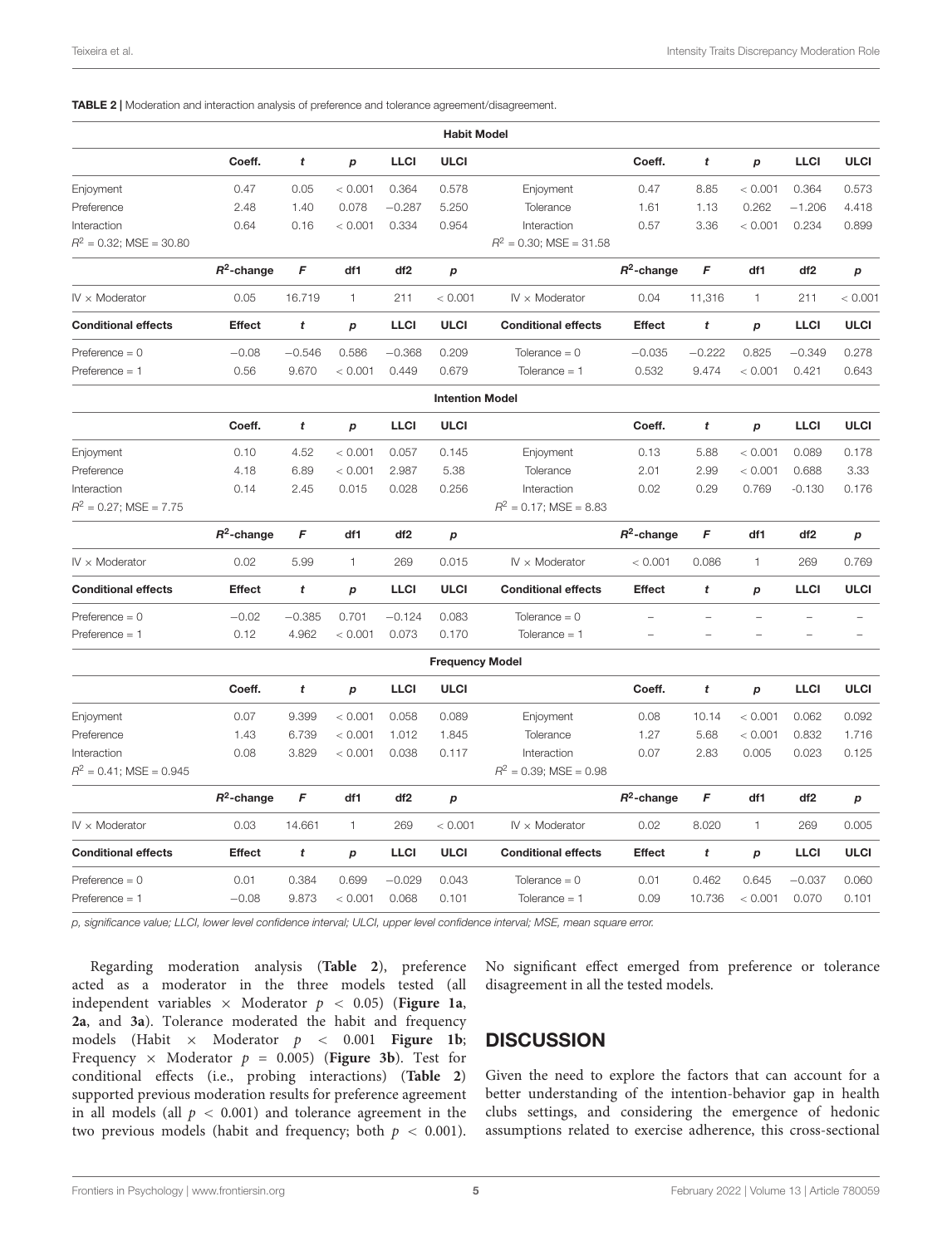

<span id="page-5-0"></span>study aimed to test the moderation effect of the intensity traits agreement/disagreement in three relevant outcomes of exercise enjoyment: exercise habit, intention to continue exercising, and exercise frequency. Descriptive results indicate above mid-point scores for all psychological variables and an average weekly exercise frequency of 2.99 ( $SD = 1.26$ ). Enjoyment presented positive associations with all variables (all  $p < 0.001$ ). Moderation tests results indicate that enjoyment positively predicted all studied outcomes (all  $p < 0.001$ ), and that the intensity traits agreement (except tolerance agreement > intention) positively moderated all the associations. No significant moderation role emerged from the intensity traits disagreement. The present results are aligned with the previous hypothesis suggesting that the intensity traits agreement with current training intensity might positively moderate the relation between enjoyment and proposed outcomes variables, and that traits disagreement would present negative or non-significant effects.

<span id="page-5-1"></span>

Health clubs and other related settings have struggled to keep exercisers enrolled in their activities. Given the myriad of possible factors that can emerge that justify this problem, literature tends to suggest that interpersonal behaviors (particularly professionalexerciser relationships) have an important role that can account for some of the dropouts and lack of engagement [\(Rodrigues](#page-8-24) [et al.,](#page-8-24) [2018,](#page-8-24) [2019;](#page-8-25) [Rand et al.,](#page-8-23) [2020\)](#page-8-23). Although dropout and lack of commitment can occur in all exercisers and at any point of their exercise experience, this tends to happen primarily in the first months of practice [\(Sperandei et al.,](#page-8-0) [2016;](#page-8-0) [International Health](#page-8-1) [Racquet and Sportsclub Association,](#page-8-1) [2020;](#page-8-1) [Rand et al.,](#page-8-23) [2020\)](#page-8-23). Thus, a better understanding of professional behaviors that can help reduce these issues can prove to have a relevant role in adherence and, ultimately, on the general population's health.

It can be assumed that in supervised activities the professional should develop his intervention aiming to address not only individual's needs, but also individual's preferences. Like that, this may help beginner exercisers develop a more adequate relation between exercise and bodily feelings, thus aiming to improve affect processing (automatic and reflective precursors), which may have consequences on enjoyment development, habit, and intentions to continue exercising [\(Williams and](#page-9-0) [Evans,](#page-9-0) [2014;](#page-9-0) [Stevens et al.,](#page-8-8) [2020;](#page-8-8) [Strobach et al.,](#page-8-9) [2020;](#page-8-9) [Cheval](#page-7-15) [and Boisgontier,](#page-7-15) [2021\)](#page-7-15). This also applies to more experienced exercisers, for instance, as results of immediate affective response, but particularly, post-behavior affective response, may influence reflective affect processing with consequences in exercise enjoyment [\(Stevens et al.,](#page-8-8) [2020\)](#page-8-8). Being enjoyment a selfdetermined factor commonly associated with exercise adherence [\(Nielsen et al.,](#page-8-5) [2014;](#page-8-5) [Calder et al.,](#page-7-5) [2020;](#page-7-5) [Chen et al.,](#page-7-3) [2020\)](#page-7-3), exercise supervision and prescription characteristics that may be aligned with the promotion of the pleasurable component of enjoyment should depict positive associations with exercise behavior [\(Rodrigues et al.,](#page-8-11) [2020;](#page-8-11) [Stevens et al.,](#page-8-8) [2020\)](#page-8-8).

Moreover, enjoyment perception of a given activity is not expected to be a static process. The characteristics of what is considered enjoyable may reflect a wide array of subjective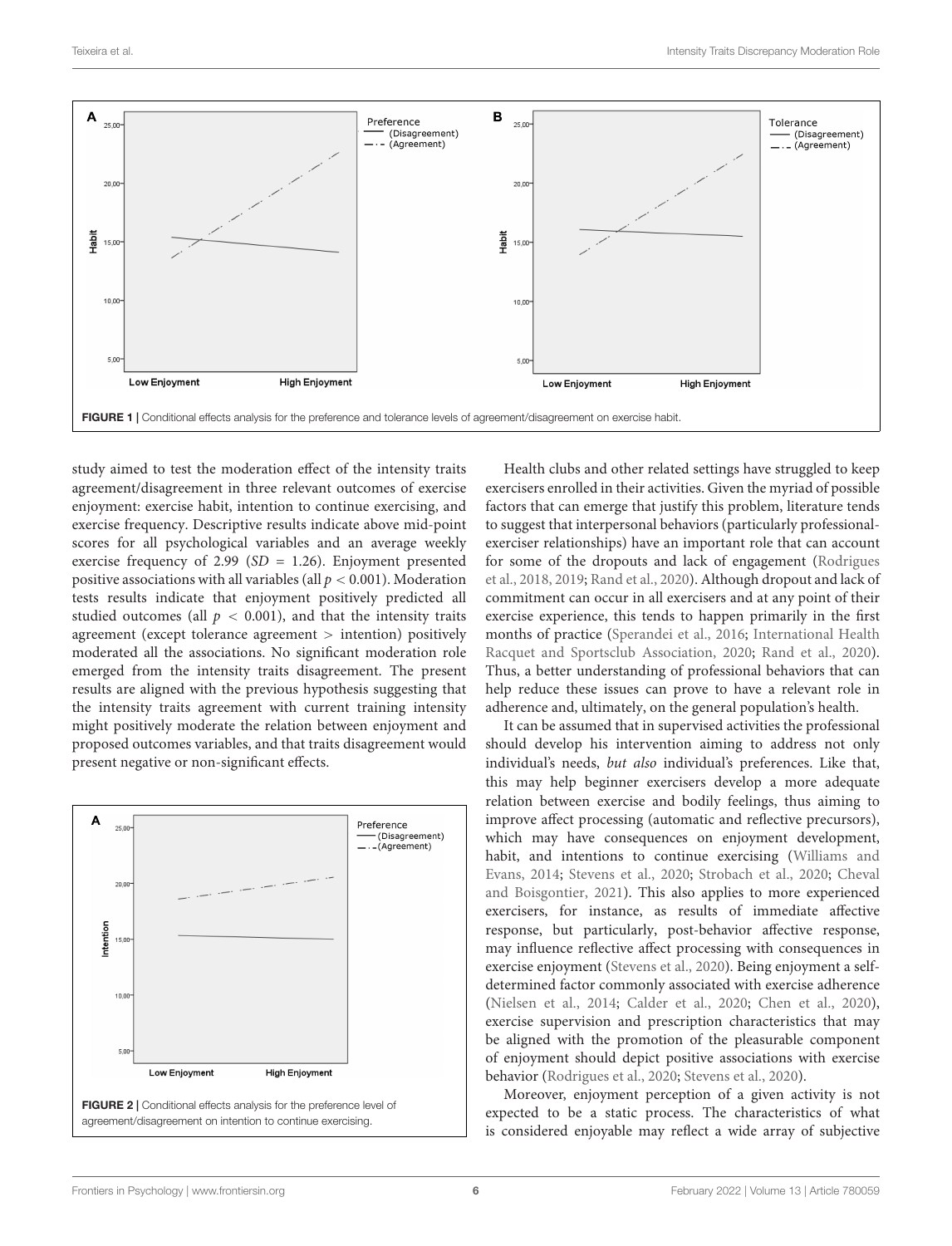

<span id="page-6-0"></span>aspects, and can be manifested in distinct ways [\(Rodrigues](#page-8-35) [et al.,](#page-8-35) [2021b\)](#page-8-35). As seen in this study results, enjoyment positively predicted exercise habit, intention to continue exercising, and exercise frequency, aligning with previous empirical assumptions. More interestingly, the perception of agreement of each intensity-trait presented a moderation effect, albeit slightly favoring preference. As seen, interaction results showed a better model fit in frequency models (preference:  $R^2 = 0.41$ ; tolerance:  $R<sup>2</sup> = 0.39$ ), higher moderation effect in habit model (preference: independent variable  $\times$  moderator  $R^2$ <sub>change</sub> = 0.05; tolerance: independent  $\times$  moderator  $R^2$ <sub>change</sub> = 0.04), and results not so expressive or significant (tolerance > intention) in the intention models, which highlights a distinct role of enjoyment and traits agreement on the outcome variables. Additionally, results seem to be in line with the hypothesis presented previously; when exercisers perceived an alignment with their intensity traits, there is a suggestion that they will exercise more frequently, develop higher exercise habit, and sustain a higher intention to continue practicing. Regarding intention, it must be noted that the mean scores depicted in **[Table 1](#page-3-0)** show a near-maximum value ( $M = 18.89$ ; max = 21), thus suggesting a possible ceiling effect that can account for (and in case of tolerance, justify the absence of) the moderation effects. Moreover, considering the sample years of training experience  $(M = 12.45)$ , it is somehow expected that several individuals have integrated the exercise practice in their life, thus reflecting higher means in the outcome variables which could affect moderation magnitude. Still, on the intention outcomes, the results may also coincide with some of the PAAM model assumptions. Given that intention tends to reflect explicit processes, and thus, less dependent on automatic affective processing and associations, changes promoted by the intensity traits agreement which are expected to influence the affective component of enjoyment, may express themselves with lower effects. All in all, these may justify the lower model fit and less relevant scores obtained with exercise intention.

The previous model's results and contextual interpretations may be reinforced when considering that no interaction emerged with the intensity traits disagreement. It is possible that long-term exercisers have found throughout the time the adequate activities and intensities that make them feel pleasure and consider enjoyable, or that the exercise professionals do account for individual preferences when developing the activities. Data from **[Table 1](#page-3-0)** suggest that, considering that exercisers report that preference (85.50%) and tolerance (88.70%) are in agreement with the activities they engage in. This hypothesis may justify a future need for differentiating the intensity traits moderation role in distinct experience groups (e.g., novice vs. experienced) and with higher disagreement perceptions, thus shedding some light on the possible inferences in the exercisers more prone to dropout. To date, two studies have supported this premise, and showed that traits disagreement (individually or jointly) do have differentiated outcomes in several behavior outcomes [\(Marques](#page-8-31) [et al.,](#page-8-31) [2021;](#page-8-31) [Teixeira et al.,](#page-8-21) [2021b\)](#page-8-21), but more research is needed to clarify this assumption.

Contextually, present study results suggest that assessing and tailoring exercise prescription and supervision aiming to contemplate intensity delivery and exposure may augment future exercise behavior. This may justify the need to reflect on exercise evaluation processes aiming to target preferences identification and intra- and post-session affective assessments, as for supervision techniques/methods that can account for better counseling and activities adjustments.

## Limitations and Future Studies

The present exploratory study, despite its strengths, has some limitations that should be acknowledged for an adequate interpretation and future implications. Firstly, the study design (cross-sectional), as for the characteristics of the sample, could depict a survivor bias. When considering the high exercise experience in the study participants, it is expected that the sample size of the exercisers more prone to dropout (0 to 6 months) would be lower, justifying taking caution when interpreting the results, but also redirecting further research efforts on this topic. Moreover, the current sample had a higher percentage of preference or tolerance agreement, and high enjoyment scores, which may bias the results toward a specific subgroup of exercisers. Additional efforts should be made to test these assumptions with a longitudinal approach, and in a more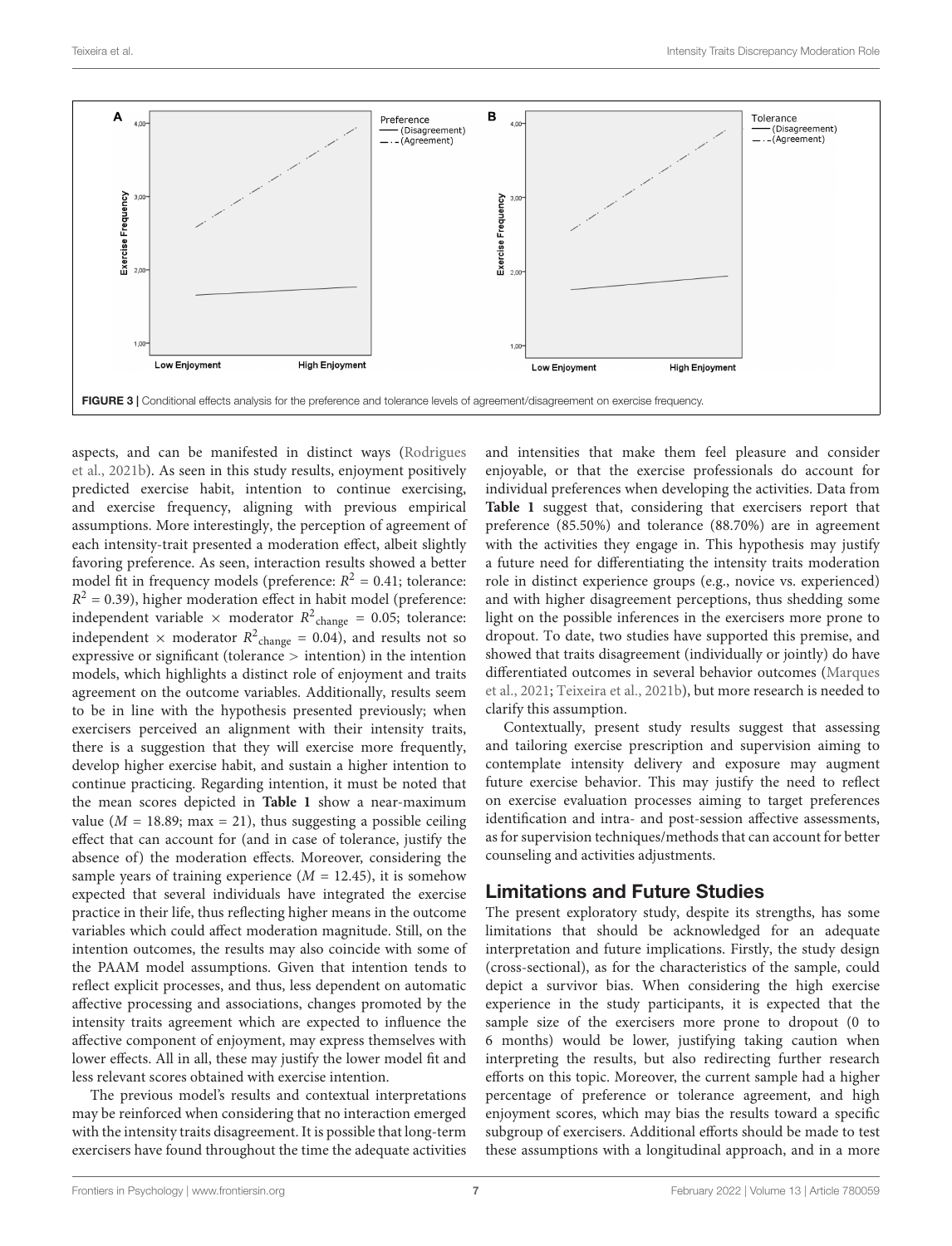heterogeneous sample of exercisers, particularly considering exercise experience and distinct agreement/disagreement levels.

Secondly, it must be noticed that no moderation model was tested with both intensity traits simultaneously nor it was considered specific agreement/disagreement subgroups (e.g., preference and tolerance agreement subgroup; not preference but tolerance agreement subgroup). Individuals may present an agreement between preference and current training regimen, but also a disagreement with tolerance. These combinations should be of interest for future research focused on individual responses to exercise intensity and related subjective exercise experiences.

Thirdly, exercise frequency was obtained through selfreport and with only one item. A relevant improvement in the understanding of this outcome may be achieved with additional questions (e.g., framed by time periods; duration), and particularly through objective measures (e.g., history of gym access; direct observation).

In conclusion, the results presented a moderation effect of exercise intensity traits agreement on three relevant enjoyment outcomes: exercise habit, intention to continue exercising, and exercise frequency. No relevant results emerged from intensity traits disagreement. Present study results suggest that assessing and tailoring exercise prescription and supervision aiming to contemplate intensity delivery and exposure may augment future exercise behavior.

## DATA AVAILABILITY STATEMENT

The raw data supporting the conclusions of this article will be made available by the authors, without undue reservation.

## **REFERENCES**

- <span id="page-7-6"></span>Ajzen, I. (1991). The theory of planned behavior. Organ. Behav. Hum. Decis. Process. 50, 179–211.
- <span id="page-7-12"></span>Ajzen, I. (2006). Constructing a TPB Questionnaire: Conceptual and Methodological Considerations. Boston, MA: University of Massachusetts.
- <span id="page-7-10"></span>Andrade, A. J., Ekkekakis, P., Evmenenko, A., Monteiro, D., Rodrigues, F., Cid, L., et al. (2021). "Affective responses to resistance exercise: toward a consensus on the timing of assessments. A era do afetivismo: integração de pressupostos hedónicos em contextos de exercício físico," in Proceedings f the Livro de resumos das XXI Jornadas da Sociedade Portuguesa de Psicologia do Desporto, Leiria, 44–45.
- <span id="page-7-7"></span>Armitage, C. J. (2005). Can the theory of planned behavior predict the maintenance of physical activity? Health Psychol. 24, 235–245. [doi: 10.1037/0278-6133.24.](https://doi.org/10.1037/0278-6133.24.3.235) [3.235](https://doi.org/10.1037/0278-6133.24.3.235)
- <span id="page-7-9"></span>Box, A., and Petruzzello, S. (2020). Why do they do it? Differences in high-intensity exercise-affect between those with higher and lower intensity preference and tolerance. Psychol. Sport Exerc. 47:101521. [doi: 10.1016/j.psychsport.2019.](https://doi.org/10.1016/j.psychsport.2019.04.011) [04.011](https://doi.org/10.1016/j.psychsport.2019.04.011)
- <span id="page-7-4"></span>Brand, R., and Ekkekakis, P. (2018). Affective–Reflective Theory of physical inactivity and exercise: foundations and preliminary evidence. German J. Exerc. Sport Res. 48, 48–58. [doi: 10.1007/s12662-017-0477-9](https://doi.org/10.1007/s12662-017-0477-9)
- <span id="page-7-13"></span>Brislin, R. W. (1970). Back-translation for cross-cultural research. J. Cross Cult. Psychol. 1, 185–216. [doi: 10.1177/135910457000100301](https://doi.org/10.1177/135910457000100301)
- <span id="page-7-14"></span>Brislin, R. W. (1980). "Translation and content analysis of oral and written material," in Handbook of Cross-Cultural Psychology, eds H. C. Triandis

## ETHICS STATEMENT

The studies involving human participants were reviewed and approved by Ethics committee of the Faculty of Physical Education and Sport, ULHT. The patients/participants provided their written informed consent to participate in this study.

## AUTHOR CONTRIBUTIONS

DT, FR, LC, and DM contributed to conception design of the study. DT performed the statistical analysis and wrote the first draft of the manuscript. All authors contributed to manuscript revision, read, and approved the submitted version.

## FUNDING

This research was supported by national funds through the Portuguese Foundation for Science and Technology, I.P., under the project UID/DTP/04748/2020.

## ACKNOWLEDGMENTS

We would like to thank Anastasiia Evmenenko for the help provided in the final revision and language editing.

and R. W. Brislin (Boston, MA: Allyn and Bacon), 389–444. [doi: 10.3390/](https://doi.org/10.3390/healthcare6030093) [healthcare6030093](https://doi.org/10.3390/healthcare6030093)

- <span id="page-7-1"></span>Buckworth, J., Dishman, R., O'Connor, P., and Tomporowski, P. (2013). Exercise Psychology, 2nd Edn. Champaign, IL: Human Kinetics.
- <span id="page-7-5"></span>Calder, A. J., Hargreaves, E. A., and Hodge, K. (2020). Great expectations: a qualitative analysis of the factors that influence affective forecasts for exercise. Int. J. Environ. Res. Public Health 17:551. [doi: 10.3390/ijerph17020551](https://doi.org/10.3390/ijerph17020551)
- <span id="page-7-3"></span>Chen, C., Finne, E., Kopp, A., and Jekauc, D. (2020). Can positive affective variables mediate intervention effects on physical activity? A systematic review and meta-analysis. Front. Psychol. 11:587757. [doi: 10.3389/fpsyg.2020.587757](https://doi.org/10.3389/fpsyg.2020.587757)
- <span id="page-7-11"></span>Chen, C., Finne, E., Kopp, A., and Jekauc, D. (2021). ) What intervention techniques are effective in changing positive affective variables and physical activity? A systematic review and meta-analysis. Front. Psychol. 12:628993. [doi:](https://doi.org/10.3389/fpsyg.2021.628993) [10.3389/fpsyg.2021.628993](https://doi.org/10.3389/fpsyg.2021.628993)
- <span id="page-7-15"></span>Cheval, B., and Boisgontier, M. (2021). The theory of effort minimization in physical activity. Exerc. Sport Sci. Rev. 49, 168–178. [doi: 10.1249/JES.](https://doi.org/10.1249/JES.0000000000000252) 000000000000252
- <span id="page-7-2"></span>EC (2018). Special Eurobarometer 472 – Sport and Physical Activity. Available online at: <https://europa.eu/eurobarometer/surveys/detail/2164> (accessed March 12, 2021).
- <span id="page-7-0"></span>Edmunds, J., Ntoumanis, N., and Duda, J. L. (2007). Adherence and wellbeing in overweight and obese patients referred to an exercise on prescription scheme: a self-determination theory perspective. Psychol. Sport Exerc. 8, 722–740. [doi:](https://doi.org/10.1016/j.psychsport.2006.07.006) [10.1016/j.psychsport.2006.07.006](https://doi.org/10.1016/j.psychsport.2006.07.006)
- <span id="page-7-8"></span>Ekkekakis, P., Hall, E. E., and Petruzzello, S. J. (2005). Some like it vigorous: measuring individual differences in the preference for and tolerance of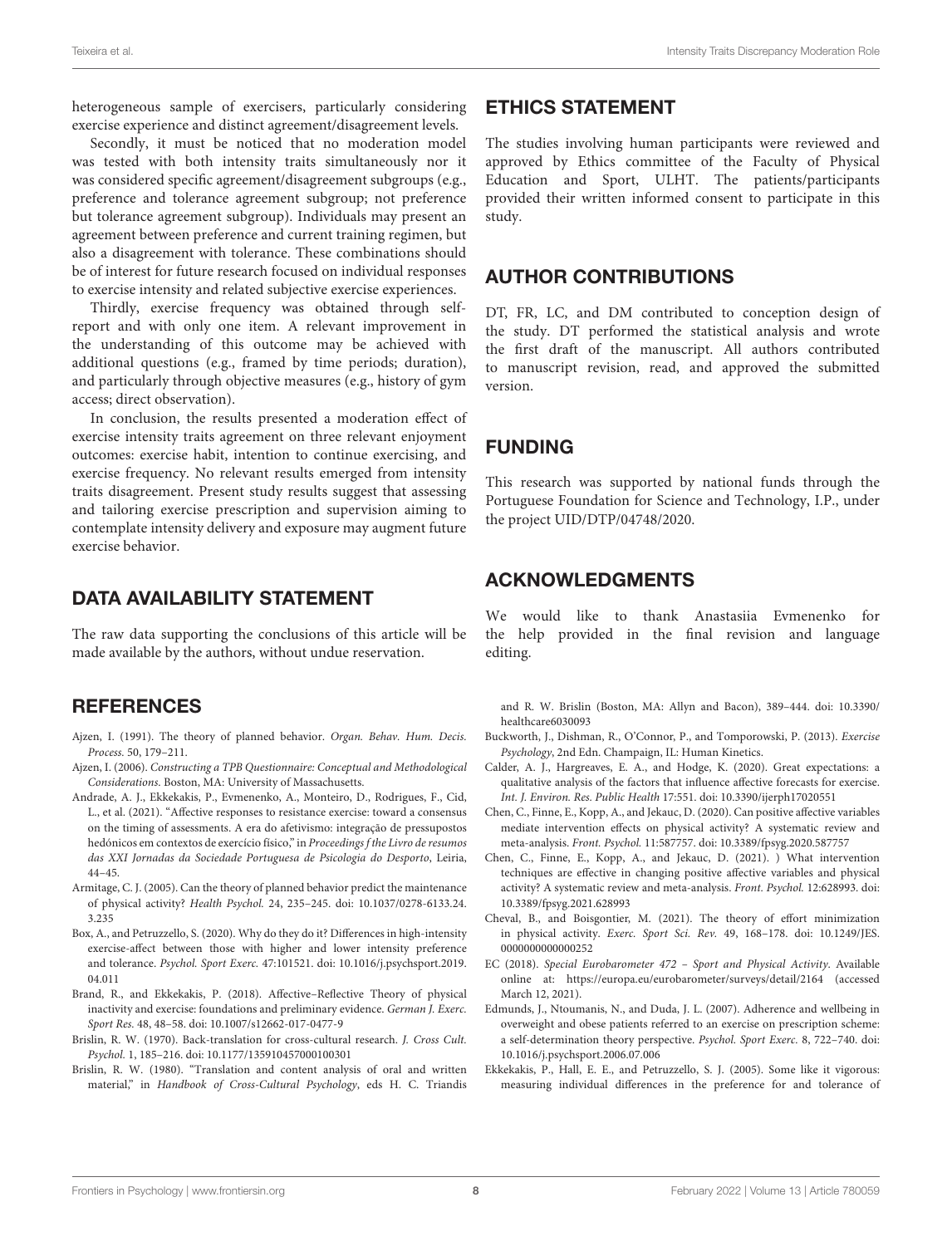exercise intensity. Int. J. Sport Exerc. Psychol. 27, 350–374. [doi: 10.1123/jsep.27.](https://doi.org/10.1123/jsep.27.3.350) [3.350](https://doi.org/10.1123/jsep.27.3.350)

- <span id="page-8-18"></span>Ekkekakis, P., Parfitt, G., and Petruzzello, S. J. (2011). The pleasure and displeasure people feel when they exercise at different intensities: decennial update and progress towards a tripartite rationale for exercise intensity prescription. Sports Med. 41, 641–671. [doi: 10.2165/11590680-000000000-00000](https://doi.org/10.2165/11590680-000000000-00000)
- <span id="page-8-19"></span>Evmenenko, A., and Teixeira, D. S. (2020). The circumplex model of affect in physical activity contexts: a systematic review. Int. J. Sport Exerc. Psychol. 1–34. [doi: 10.1080/1612197X.2020.1854818](https://doi.org/10.1080/1612197X.2020.1854818)
- <span id="page-8-22"></span>Faria, J., Andrade, A. J., Evmenenko, A., Monteiro, D., Rodrigues, F., Marques, P., et al. (2021). Preference for and tolerance of exercise intensity: the mediating role of vitality in exercise habit. Int. J. Sport Psychol. 52, 468–481.
- <span id="page-8-29"></span>Faries, M. (2016). Why we don't "Just Do It". Am. J. Lifestyle Med. 10, 322–329. [doi: 10.1177/1559827616638017](https://doi.org/10.1177/1559827616638017)
- <span id="page-8-17"></span>Feil, K., Allion, S., Weyland, S., and Jekauc, D. (2021). A systematic review examining the relationship between habit and physical activity behavior in longitudinal studies. Front. Psychol. 12:626750. [doi: 10.3389/fpsyg.2021.626750](https://doi.org/10.3389/fpsyg.2021.626750)
- <span id="page-8-36"></span>Gardner, B., Abraham, C., Lally, P., and de Bruijn, G. J. (2012). Towards parsimony in habit measurement: testing the convergent and predictive validity of an automaticity subscale of the self-report habit index. Int. J. Behav. Nutr. Phys. Act. 9:102. [doi: 10.1186/1479-5868-9-102](https://doi.org/10.1186/1479-5868-9-102)
- <span id="page-8-14"></span>Gomes, A. R., Gonçalves, A. M., Maddux, J. E., and Carneiro, L. (2018). The intention-behaviour gap: an empirical examination of an integrative perspective to explain exercise behaviour. Int. J. Sport Exerc. Psychol. 16, 607–621. [doi:](https://doi.org/10.1080/1612197X.2017.1321030) [10.1080/1612197X.2017.1321030](https://doi.org/10.1080/1612197X.2017.1321030)
- <span id="page-8-38"></span>Hayes, A. (2018). Introduction to Mediation, Moderation, and Conditional Process Analysis. A Regression-Based Approach, 2nd Edn. London: The Guilford Press.
- <span id="page-8-1"></span>International Health Racquet and Sportsclub Association (2020). The 2020 IHRSA Global Report. Available online at: [www.ihrsa.org](http://www.ihrsa.org) (accessed January 12, 2021).
- <span id="page-8-6"></span>Jekauc, D., and Brand, R. (2017). Editorial: how do emotions and feelings regulate physical activity? Front. Psychol. 8:1145. [doi: 10.3389/fpsyg.2017.01145](https://doi.org/10.3389/fpsyg.2017.01145)
- <span id="page-8-13"></span>Jekauc, D., Völkle, M., Wagner, M. O., Mess, F., Reiner, M., and Renner, B. (2015). Prediction of attendance at fitness center: a comparison between the theory of planned behavior, the social cognitive theory, and the physical activity maintenance theory. Front. Psychol. 6:121. [doi: 10.3389/fpsyg.2015.00121](https://doi.org/10.3389/fpsyg.2015.00121)
- <span id="page-8-15"></span>Kaushal, N., and Rhodes, R. E. (2015). Exercise habit formation in new gym members: a longitudinal study. J. Behav. Med. 38, 652–663. [doi: 10.1007/](https://doi.org/10.1007/s10865-015-9640-7) [s10865-015-9640-7](https://doi.org/10.1007/s10865-015-9640-7)
- <span id="page-8-33"></span>Kendzierski, D., and DeCarlo, K. (1991). Physical activity enjoyment scale: two validation studies. Int. J. Sport Exerc. Psychol 13, 50–64. [doi: 10.1123/jsep.](https://doi.org/10.1123/jsep.13.1.50) [13.1.50](https://doi.org/10.1123/jsep.13.1.50)
- <span id="page-8-3"></span>Klos, L., Feil, K., Eberhardt, T., and Jekauc, D. (2020). Interventions to promote positive affect and physical activity in children, adolescents and young adults—a systematic review. Sports 8:26. [doi: 10.3390/sports8020026](https://doi.org/10.3390/sports8020026)
- <span id="page-8-20"></span>Ladwig, M. A., Hartman, M. E., and Ekkekakis, P. (2017). Affect-based exercise prescription. ACSM's Health Fit. J. 21, 10–15. [doi: 10.1249/FIT.](https://doi.org/10.1249/FIT.0000000000000332) 000000000000332
- <span id="page-8-31"></span>Marques, P., Andrade, A. J., Evmenenko, A., Monteiro, D., Faria, J., Rodrigues, F., et al. (2021). "The preference for and tolerance of exercise intensity: an exploratory analysis of intensity discrepancy in health clubs settings. A era do afetivismo: integração de pressupostos hedónicos em contextos de exercício físico," in Proceedings of the Livro de resumos das XXI Jornadas da Sociedade Portuguesa de Psicologia do Desporto, Leiria, 44–45.
- <span id="page-8-4"></span>Moore, J., Yin, Z., Hanes, J., Duda, J., Gutin, B., and Barbeau, P. (2009). Measuring enjoyment of physical activity in children: validation of the physical activity enjoyment scale. J. Appl. Sport Psychol. 21, 116–129. [doi: 10.1080/](https://doi.org/10.1080/10413200802593612) [10413200802593612](https://doi.org/10.1080/10413200802593612)
- <span id="page-8-5"></span>Nielsen, G., Wilman, J. M., Jensen, C. J., Schmidt, J. F., Gliemann, L., and Andersen, T. R. (2014). Health promotion: the impact of beliefs of health benefits, social relations and enjoyment on exercise continuation. Scand. J. Med. Sci. Sports 24, 66–75. [doi: 10.1111/sms.12275](https://doi.org/10.1111/sms.12275)
- <span id="page-8-12"></span>Norman, P., Conner, M., and Bell, R. (2000). The theory of planned behaviour and exercise: evidence for the moderating role of past behaviour. Br. J Health Psychol. 5(Part 3), 249–261. [doi: 10.1348/13591070016](https://doi.org/10.1348/135910700168892) [8892](https://doi.org/10.1348/135910700168892)
- <span id="page-8-32"></span>Pedragosa, V., and Cardadeiro, E. (2020). Barómetro do Fitness em Portugal. Relatório Final. Centro de Estudos Económicos e Institucionais. Lisboa: Universidade Autónoma de Lisboa.
- <span id="page-8-10"></span>Raedeke, T. (2007). The relationship between enjoyment and affective responses to exercise. J. Appl. Sport Psychol. 19, 105–115. [doi: 10.1080/10413200601113638](https://doi.org/10.1080/10413200601113638)
- <span id="page-8-23"></span>Rand, M., Goyder, E., Norman, P., and Womack, R. (2020). Why do new members stop attending health and fitness venues? The importance of developing frequent and stable attendance behavior. Psychol. Sport Exerc. 51:101771. [doi:](https://doi.org/10.1016/j.psychsport.2020.101771) [10.1016/j.psychsport.2020.101771](https://doi.org/10.1016/j.psychsport.2020.101771)
- <span id="page-8-2"></span>Rhodes, R. E., and Kates, A. (2015). Can the affective response to exercise predict future motives and physical activity behavior? A systematic review of published evidence. Ann. Behav. Med. 49, 715–731. [doi: 10.1007/s12160-015-9704-5](https://doi.org/10.1007/s12160-015-9704-5)
- <span id="page-8-28"></span>Rhodes, R. E., and Smith, N. E. (2006). Personality correlates of physical activity: a review and meta-analysis. Br. J. Sports Med. 40, 958–965. [doi: 10.1136/bjsm.](https://doi.org/10.1136/bjsm.2006.028860) [2006.028860](https://doi.org/10.1136/bjsm.2006.028860)
- <span id="page-8-30"></span>Rhodes, R. E., Cox, A., and Sayar, R. (2021). What predicts the physical activity intention-behavior gap? A systematic review. Ann. Behav. Med 56:kaab044. [doi: 10.1093/abm/kaab044](https://doi.org/10.1093/abm/kaab044)
- <span id="page-8-26"></span>Rhodes, R. E., Gray, S. M., and Husband, C. (2019). Experimental manipulation of affective judgments about physical activity: a systematic review and metaanalysis of adults. Health Psychol. Rev. 13, 18–34. [doi: 10.1080/17437199.2018.](https://doi.org/10.1080/17437199.2018.1530067) [1530067](https://doi.org/10.1080/17437199.2018.1530067)
- <span id="page-8-24"></span>Rodrigues, F., Bento, T., Cid, L., Neiva, H. P., Teixeira, D., Moutão, J., et al. (2018). Can interpersonal behavior influence the persistence and adherence to physical exercise practice in adults? A systematic review. Front. Psychol. 9:2141. [doi: 10.3389/fpsyg.2018.02141](https://doi.org/10.3389/fpsyg.2018.02141)
- <span id="page-8-35"></span>Rodrigues, F., Forte, P., Teixeira, D. S., Cid, L., and Monteiro, D. (2021b). The Physical activity enjoyment scale (Paces) as a two-dimensional scale: exploratory and invariance analysis. Montenegrin J. Sports Sci. Med. 10, 61–66. [doi: 10.26773/mjssm.210309](https://doi.org/10.26773/mjssm.210309)
- <span id="page-8-37"></span>Rodrigues, F., Cid, L., Forte, P., Teixeira, D., Travassos, B., and Monteiro, D. (2021a). A avaliação do hábito em praticantes de exercício físico: testando a validade do self-report behavioral automaticity índex. Motricidade 17, 185–192. [doi: 10.6063/motricidade.21495](https://doi.org/10.6063/motricidade.21495)
- <span id="page-8-25"></span>Rodrigues, F., Teixeira, D. S., Cid, L., and Monteiro, D. (2019). Promoting physical exercise participation: the role of interpersonal behaviors for practical implications. J. Funct. Morphol. Kinesiol. 4:40. [doi: 10.3390/jfmk4020040](https://doi.org/10.3390/jfmk4020040)
- <span id="page-8-11"></span>Rodrigues, F., Teixeira, D. S., Neiva, H. P., Cid, L., and Monteiro, D. (2020). The bright and dark sides of motivation as predictors of enjoyment, intention, and exercise persistence. Scand. J. Med. Sci. Sports 30, 787-800. [doi: 10.1111/sms.](https://doi.org/10.1111/sms.13617) [13617](https://doi.org/10.1111/sms.13617)
- <span id="page-8-0"></span>Sperandei, S., Vieira, M. C., and Reis, A. C. (2016). Adherence to physical activity in an unsupervised setting: explanatory variables for high attrition rates among fitness center members. J. Sci. Med. Sport 19, 916–920. [doi: 10.1016/j.jsams.](https://doi.org/10.1016/j.jsams.2015.12.522) [2015.12.522](https://doi.org/10.1016/j.jsams.2015.12.522)
- <span id="page-8-8"></span>Stevens, C. J., Baldwin, A. S., Bryan, A. D., Conner, M., Rhodes, R. E., and Williams, D. M. (2020). Affective determinants of physical activity: a conceptual framework and narrative review. Front. Psychol. 11:568331. [doi: 10.3389/fpsyg.](https://doi.org/10.3389/fpsyg.2020.568331) [2020.568331](https://doi.org/10.3389/fpsyg.2020.568331)
- <span id="page-8-9"></span>Strobach, T., Englert, C., Jekauc, D., and Pfeffer, I. (2020). Predicting adoption and maintenance of physical activity in the context of dual-process theories. Perform. Enhanc. Health 8, 1–7. [doi: 10.1016/j.peh.2020](https://doi.org/10.1016/j.peh.2020)
- <span id="page-8-7"></span>Teixeira, D. S., Rodrigues, F., Machado, S., Cid, L., and Monteiro, D. (2021a). Did you enjoy it? The role of intensity-trait preference/tolerance in basic psychological needs and exercise enjoyment. Front. Psychol. 12:682480. [doi:](https://doi.org/10.3389/fpsyg.2021.682480) [10.3389/fpsyg.2021.682480](https://doi.org/10.3389/fpsyg.2021.682480)
- <span id="page-8-21"></span>Teixeira, D. S., Ekkekakis, P., Andrade, A. J., Rodrigues, F., Evmenenko, A., Faria, J., et al. (2021b). Preference for and tolerance of the intensity of exercise questionnaire (PRETIE-Q): validity, reliability and gender invariance in portuguese health club exercisers. Curr. Psychol. [doi: 10.1007/s12144-021-](https://doi.org/10.1007/s12144-021-01718-3) [01718-3](https://doi.org/10.1007/s12144-021-01718-3)
- <span id="page-8-34"></span>Teques, P., Calmeiro, L., Silva, C., and Borrego, C. (2017). Validation and adaptation of the physical activity enjoyment scale (PACES) in fitness group exercisers. J. Sport Health Science 9, 352–357. [doi: 10.1016/j.jshs.2017.09.010](https://doi.org/10.1016/j.jshs.2017.09.010)
- <span id="page-8-27"></span>Watson, D., Wiese, D., Vaidya, J., and Tellegen, A. (1999). The two general activation systems of affect: structural findings, evolutionary considerations, and psychobiological evidence. J. Pers. Soc. Psychol. 76, 820–838. [doi: 10.1037/](https://doi.org/10.1037/0022-3514.76.5.820) [0022-3514.76.5.820](https://doi.org/10.1037/0022-3514.76.5.820)
- <span id="page-8-16"></span>Weyland, S., Finne, E., Krell-Roesch, J., and Jekauc, D. (2020). (How) does affect influence the formation of habits in exercise? Front. Psychol. 11:578108. [doi:](https://doi.org/10.3389/fpsyg.2020.578108) [10.3389/fpsyg.2020.578108](https://doi.org/10.3389/fpsyg.2020.578108)